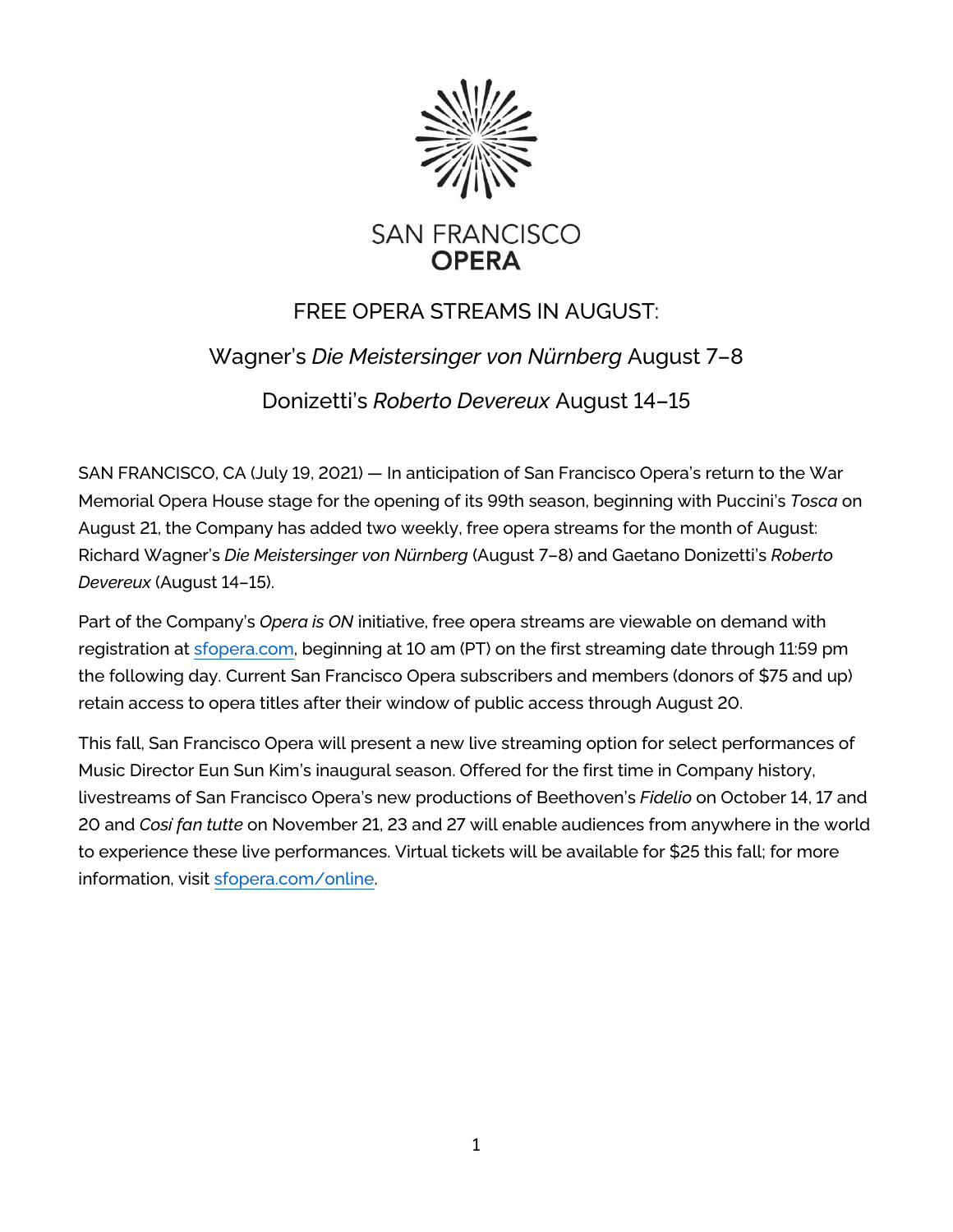## *DIE MEISTERSINGER VON NÜRNBERG* AUGUST 7–8



Scenes from *Die Meistersinger von Nürnberg* (2015). Photos: Cory Weaver/San Francisco Opera

Conductor Sir Mark Elder makes his San Francisco Opera debut in Sir David McVicar's "enthralling" (*San Francisco Chronicle*) production of Richard Wagner's 1868 opera, *Die Meistersinger von Nürnberg*. Baritone James Rutherford takes on one of the most demanding roles in the operatic repertoire, Hans Sachs, the mastersinger and cobbler. Tenor Brandon Jovanovich adds the knight Walther von Stolzing to his list of Wagnerian leading roles. By way of a singing contest, Walther tries to win the love of Eva, portrayed by soprano Rachel Willis-Sorensen. Bass Ain Anger is her father, Veit Pogner, who promises her hand to the winner of the mastersinger's contest. Baritone Martin Gantner is Walther's rival, Sixtus Beckmesser, and tenor Alek Shrader is Hans Sach's apprentice, David. Eva's nurse, Magdalene, is performed by mezzo-soprano Sasha Cooke, and bass-baritone Philip Horst is fellow mastersinger Fritz Kothner. Marie Lambert and Ian Rutherford co-revive McVicar's staging in this 2015 San Francisco Opera co-production with Lyric Opera of Chicago and Glyndebourne Festival Opera designed by Vicki Mortimer. Paule Constable is the lighting designer with her associate Jeremy Turnbull. Colm Seery restages Andrew George's choreography. San Francisco Opera's Chorus Director Ian Robertson prepares the work's numerous choral scenes. *Die Meistersinger von Nürnberg* is performed in German with English subtitles and has an approximate running time of 4 hours and 52 minutes.

# *ROBERTO DEVEREUX* AUGUST 14–15



Scenes from *Roberto Devereux* (2018). Photos: Cory Weaver/San Francisco Opera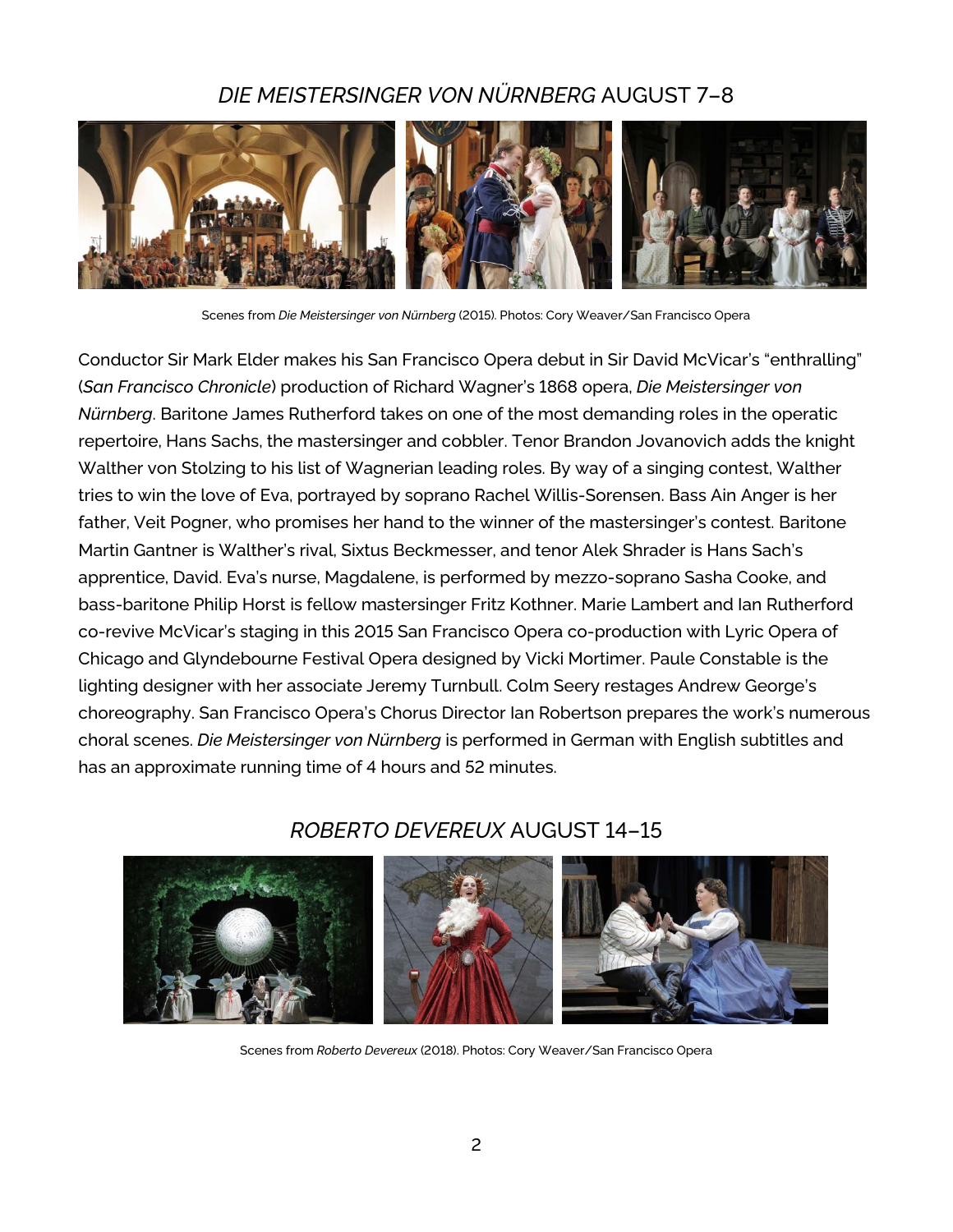After a 39-year absence from the War Memorial Opera House stage, Gaetano Donizetti's *Roberto Devereux* returns with a cast led by soprano Sondra Radvanovsky in her final engagement as Elisabetta, Queen of England, before retiring the role from her stage repertoire. *Opera News* calls her showstopping performance of "Vivi, ingrato," the opera's final aria, "riveting." As Roberto Devereux and Sara, the Duchess of Nottingham, tenor Russell Thomas and mezzo-soprano Jamie Barton reunite with Radvanovsky on stage, after their memorable performances in the Company's 2014 production of *Norma*. Also starring are San Francisco Opera Adler Fellows baritone Andrew Manea, as the Duke of Nottingham and Devereux's closest friend, and tenor Amitai Pati, as Lord Cecil. Director Stephen Lawless uses London's The Globe Theatre as the visual inspiration for this Canadian Opera Company production featuring sets by Benoît Dugardyn, costumes by Ingeborg Bernerth and lighting by Christopher Akerlind. Italian conductor and Donizetti aficionado Riccardo Frizza leads the San Francisco Opera Orchestra with "insightful precision" (*San Francisco Examiner*). *Roberto Devereux* is performed in Italian with English subtitles and has an approximate total running time of 2 hours and 19 minutes.

For more information, visit [sfopera.com,](https://www.sfopera.com/) and follow San Francisco Opera on [Facebook,](https://www.facebook.com/SFOpera/) [Instagram,](https://www.instagram.com/sfopera/) [Twitter](https://twitter.com/sfopera) and [Spotify.](https://open.spotify.com/user/xmk4cnc5kdd817w40hwx805z5?si=Ly5TMcKUS7e8vH8INTUqTA)

*Opera is ON* is made possible by an OPERA America Innovation Grant, supported by the Ann and Gordon Getty Foundation.

*Opera is ON* is also made possible, in part, by the Creative Edge Fund, founded by Carol and Dixon Doll.

San Francisco Opera is sponsored, in part, by The Dolby Family, Carol and Dixon Doll, Bertie Bialek Elliott, Keith and Priscilla Geeslin, Gordon Getty, John A. and Cynthia Fry Gunn, Burgess and Elizabeth Jamieson, Franklin and Catherine Johnson, Edmund W. and Jeannik Méquet Littlefield Fund, Steven M. Menzies, Bernard and Barbro Osher, Jan Shrem and Maria Manetti Shrem, Dianne and Tad Taube, Phyllis C. Wattis Endowment Funds, Diane B. Wilsey, and Barbara A. Wolfe

Yamaha is the official piano of San Francisco Opera.

San Francisco Opera is supported, in part, by a grant from Grants for the Arts.